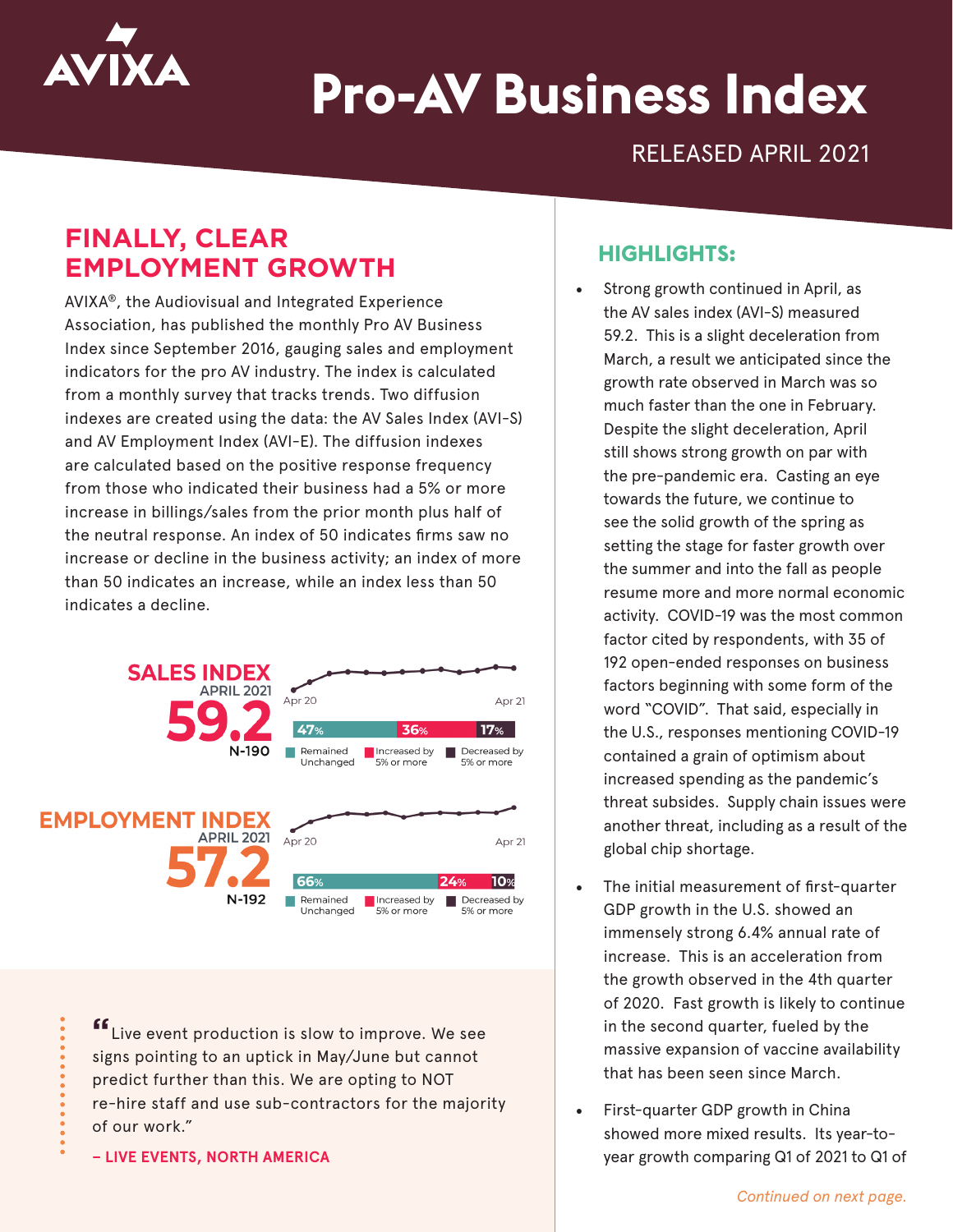

#### **HIGHLIGHTS:** *(continued)*

2020 showed a record 18.3% increase, but this more a reflection of the severity of conditions last year. When comparing 2021 Q1 to 2020 Q4, the growth looks more tepid, with only a 0.6% increase (2.4% annualized), lower than the roughly 2% expected.

- EU growth was most disappointing of all, as the eurozone economy contracted 0.6% in the first quarter. In Europe, the slow vaccine rollout allowed a more prolonged winter wave of COVID-19 and spurred more extensive lockdown measures. The good news for the rest of the year is that case counts have subsided, vaccination rates are finally accelerating, and economists remain confident for a strong second-half recovery.
- Finally, the AV employment index (AVI-E) recorded a month of meaningful increase, measuring 57.2 in April. While it marks the sixth consecutive month of payroll expansion, it is the first one that was more than a couple points above the no-net growth mark of 50. Despite the observed growth, many commenters highlighted caution around hiring. For now, lingering uncertainty is motivating companies with growing sales to ask more of their existing teams or turning to temporary staffing solutions rather than taking the plunge on new hires. Once confidence builds, we expect to see the AVI-E consistently above 60. U.S. employment numbers sketched a contrast with the AVI-E, as job growth was disappointingly low at just 266,000—down from 770,000 in March.

### **INTERNATIONAL OUTLOOK**

With back-to-back months of solid growth, the initial moving average reading for both the North America and International regions increased in April.<sup>2</sup> As we predicted last month, the international side continued to lag behind North America, a trend that will continue until the rest of the world can make up ground on vaccinations. That said, we do have optimism about accelerating international growth. In the key European market, case counts have subsided and lockdowns have relaxed, giving optimism for major sales accelerations in the coming months.



*Global regional indexes are three-month moving averages (based on prior, forward and current months) due to relative small ample size.*

**"**COVID-19 continues to disrupt the supply chain and influence all business decisions. Though, employment is on the rise again as we are starting to get back to pre-pandemic employment conditions."

**– MANUFACTURER, NORTH AMERICA**

1 International regions include Europe, Latin America, Middle East/Africa, Asia-Pacific

2 Due to the small sample, the North American and International indexes are based on a 3-month moving average. April 2021 index is preliminary, based on the average of March 2021 and April 2021 and will be final with May 2021 data in the next report.